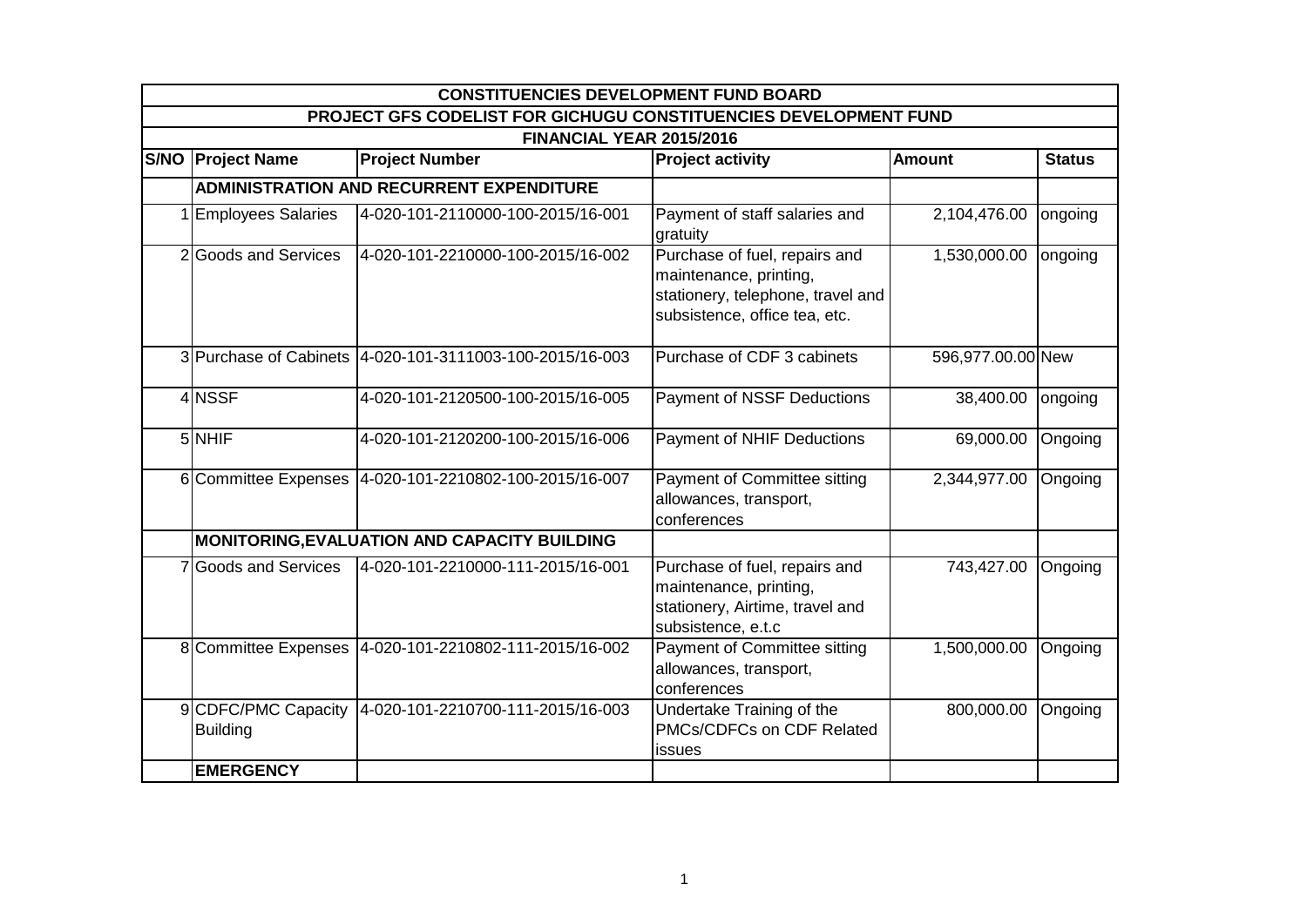|                                                                  | <b>CONSTITUENCIES DEVELOPMENT FUND BOARD</b> |                                   |                                                                                                                                              |               |               |  |  |  |
|------------------------------------------------------------------|----------------------------------------------|-----------------------------------|----------------------------------------------------------------------------------------------------------------------------------------------|---------------|---------------|--|--|--|
| PROJECT GFS CODELIST FOR GICHUGU CONSTITUENCIES DEVELOPMENT FUND |                                              |                                   |                                                                                                                                              |               |               |  |  |  |
|                                                                  | FINANCIAL YEAR 2015/2016                     |                                   |                                                                                                                                              |               |               |  |  |  |
|                                                                  | <b>S/NO Project Name</b>                     | <b>Project Number</b>             | <b>Project activity</b>                                                                                                                      | <b>Amount</b> | <b>Status</b> |  |  |  |
|                                                                  | 10 Emergency                                 | 4-020-101-2040200-101-2015/16-001 | To cater for any unforeseen<br>occurrences in the constituency<br>during the financial year                                                  | 5,767,647.00  | Ongoing       |  |  |  |
|                                                                  | <b>ENVIROMENT</b>                            |                                   |                                                                                                                                              |               |               |  |  |  |
|                                                                  | 11 Gituba primary school                     | 4-020-101-2040510-112-2015/16-001 | <b>Construction of 4 No.toilets</b>                                                                                                          | 507,237.75    | Ongoing       |  |  |  |
|                                                                  | 12 Gaciongo primary<br>school                | 4-020-101-2040510-112-2015/16-002 | <b>Construction of 4 No.toilets</b>                                                                                                          | 507,237.75    | Ongoing       |  |  |  |
|                                                                  | 13 Gikumbo Primary<br>School                 | 4-020-101-2040510-112-2015/16-003 | Construction of 4 No.toilets                                                                                                                 | 507,237.75    | Ongoing       |  |  |  |
|                                                                  | 14 Karucho primary<br>school                 | 4-020-101-2040510-112-2015/16-104 | Construction of 4 No.toilets                                                                                                                 | 507,237.75    | Ongoing       |  |  |  |
|                                                                  | <b>SPORTS</b>                                |                                   |                                                                                                                                              |               |               |  |  |  |
|                                                                  | 15 Constituency Sports<br>tournament         | 4-020-101-2640509-112-2015/16-001 | <b>Carry out Constituency Sports</b><br>tournament and the winning<br>teams/schools to be awarded<br>with trophies, balls, and games<br>kits | 2,028,951.00  | Ongoing       |  |  |  |
|                                                                  | <b>BURSARY</b>                               |                                   |                                                                                                                                              |               |               |  |  |  |
|                                                                  | 16 Bursary Secondary<br>Schools              | 4-020-101-2640100-103-2015/16-001 | Payment of bursary to needy<br>student                                                                                                       | 10,000,000.00 | Ongoing       |  |  |  |
|                                                                  | 17 Bursary Tertiary<br>Schools               | 4-020-101-2640100-103-2015/16-002 | Payment of bursary to needy<br>student                                                                                                       | 5,000,000.00  | Ongoing       |  |  |  |
|                                                                  | <b>PRIMARY SCH'S</b>                         |                                   |                                                                                                                                              |               |               |  |  |  |
|                                                                  | 18 Kianguenyi primary                        | 4-020-101-2630204-104-2015/16-001 | Renovation of 2. No classes                                                                                                                  | 400,000.00    | <b>New</b>    |  |  |  |
|                                                                  | 19 Kimunye primary                           | 4-020-101-2630204-104-2015/16-002 | Renovation of 3. No classes                                                                                                                  | 500,000.00    | <b>New</b>    |  |  |  |
|                                                                  | 20 Gatugura primary                          | 4-020-101-2630204-104-2015/16-003 | Renovation of 3. No classes                                                                                                                  | 500,000.00    | <b>New</b>    |  |  |  |
|                                                                  | 21 Ngungu primary sch                        | 4-020-101-2630204-104-2015/16-004 | Construction of 4 No. of toilets                                                                                                             | 400,000.00    | <b>New</b>    |  |  |  |
|                                                                  | 22 Kabare Primary Sch                        | 4-020-101-2630204-104-2015/16-005 | Construction of 4 No. of toilets                                                                                                             | 400,000.00    | <b>New</b>    |  |  |  |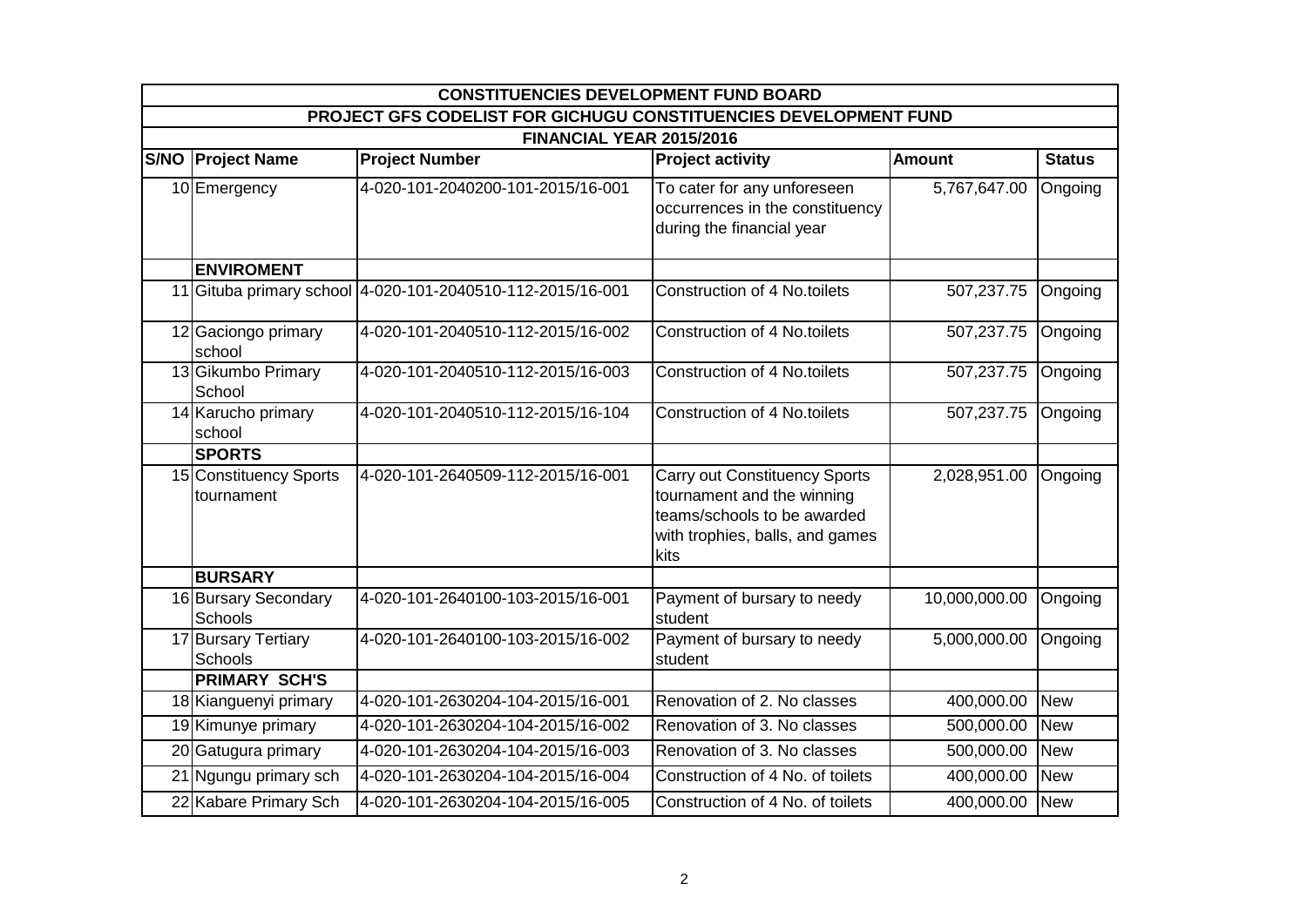| <b>CONSTITUENCIES DEVELOPMENT FUND BOARD</b>                     |                                             |                                   |                                                                 |               |               |  |  |  |
|------------------------------------------------------------------|---------------------------------------------|-----------------------------------|-----------------------------------------------------------------|---------------|---------------|--|--|--|
| PROJECT GFS CODELIST FOR GICHUGU CONSTITUENCIES DEVELOPMENT FUND |                                             |                                   |                                                                 |               |               |  |  |  |
|                                                                  | FINANCIAL YEAR 2015/2016                    |                                   |                                                                 |               |               |  |  |  |
|                                                                  | <b>S/NO Project Name</b>                    | <b>Project Number</b>             | <b>Project activity</b>                                         | <b>Amount</b> | <b>Status</b> |  |  |  |
|                                                                  | 23 Gikumbo Primary<br>School                | 4-020-101-2630204-104-2015/16-006 | Completion of a classroom<br>(roofing, plastering and painting) | 500,000.00    | <b>New</b>    |  |  |  |
|                                                                  | 24 Thumaita Primary                         | 4-020-101-2630204-104-2015/16-007 | Renovation of 3. No classes                                     | 500,000.00    | <b>New</b>    |  |  |  |
|                                                                  | 25 Nyanja Primary Sch                       | 4-020-101-2630204-104-2015/16-008 | Renovation of 3. No classes                                     | 500,000.00    | <b>New</b>    |  |  |  |
|                                                                  | 26 Kibaro Primary Sch                       | 4-020-101-2630204-104-2015/16-009 | Renovation of 3. No classes                                     | 500,000.00    | <b>New</b>    |  |  |  |
|                                                                  | 27 Karumandi south<br><b>Primary School</b> | 4-020-101-2630204-104-2015/16-010 | Construction of 6 No. toilets                                   | 500,000.00    | <b>New</b>    |  |  |  |
|                                                                  | 28 Mucagara Primary                         | 4-020-101-2630204-104-2015/16-011 | Construction of 4 No. toilets                                   | 400,000.00    | <b>New</b>    |  |  |  |
|                                                                  | 29 Kariru Primary Sch                       | 4-020-101-2630204-104-2015/16-012 | Construction of 4 No. toilets                                   | 500,000.00    | <b>New</b>    |  |  |  |
|                                                                  | 30 Kianjiru Primary Sch                     | 4-020-101-2630204-104-2015/16-013 | Construction of 4 No. toilets                                   | 500,000.00    | <b>New</b>    |  |  |  |
|                                                                  | 31 Kiathi Primary Sch                       | 4-020-101-2630204-104-2015/16-014 | Construction of 4 No. toilets                                   | 500,000.00    | <b>New</b>    |  |  |  |
|                                                                  | 32 Githage Primary<br>School                | 4-020-101-2630204-104-2015/16-015 | Renovation of 3 No. classrooms                                  | 750,000.00    | <b>New</b>    |  |  |  |
|                                                                  | 33 Kiandai Primary Sch                      | 4-020-101-2630204-104-2015/26-016 | Construction of 4 No. toilets                                   | 500,000.00    | <b>New</b>    |  |  |  |
|                                                                  | 34 Gacatha Primary<br>School                | 4-020-101-2630204-104-2015/16-017 | Renovation of 3 No. classrooms                                  | 500,000.00    | <b>New</b>    |  |  |  |
|                                                                  | 35 Kanjuu Primary<br>School                 | 4-020-101-2630204-104-2015/16-018 | Renovation of 3 No. classrooms                                  | 500,000.00    | <b>New</b>    |  |  |  |
|                                                                  | 36 Kianyambo Primary<br>School              | 4-020-101-2630204-104-2015/16-019 | Electrification, toilets and<br>staffroom renovation            | 800,000.00    | <b>New</b>    |  |  |  |
|                                                                  | 37 St Thomas Mburi<br><b>Primary School</b> | 4-020-101-2630204-104-2015/16-020 | Construction of 1 No. classroom                                 | 1,500,000.00  | <b>New</b>    |  |  |  |
|                                                                  | 38 Kiaumbui Primary<br>School               | 4-020-101-2630204-104-2015/16-021 | Renovation of 5 No. classrooms                                  | 800,000.00    | <b>New</b>    |  |  |  |
|                                                                  | 39 Gaciongo Primary<br>School               | 4-020-101-2630204-104-2015/16-022 | Construction of 4 No. toilets                                   | 500,000.00    | <b>New</b>    |  |  |  |
|                                                                  | 40 Kiambatha Primary<br>School              | 4-020-101-2630204-104-2015/16-023 | Renovation of 3 No. classrooms                                  | 500,000.00    | <b>New</b>    |  |  |  |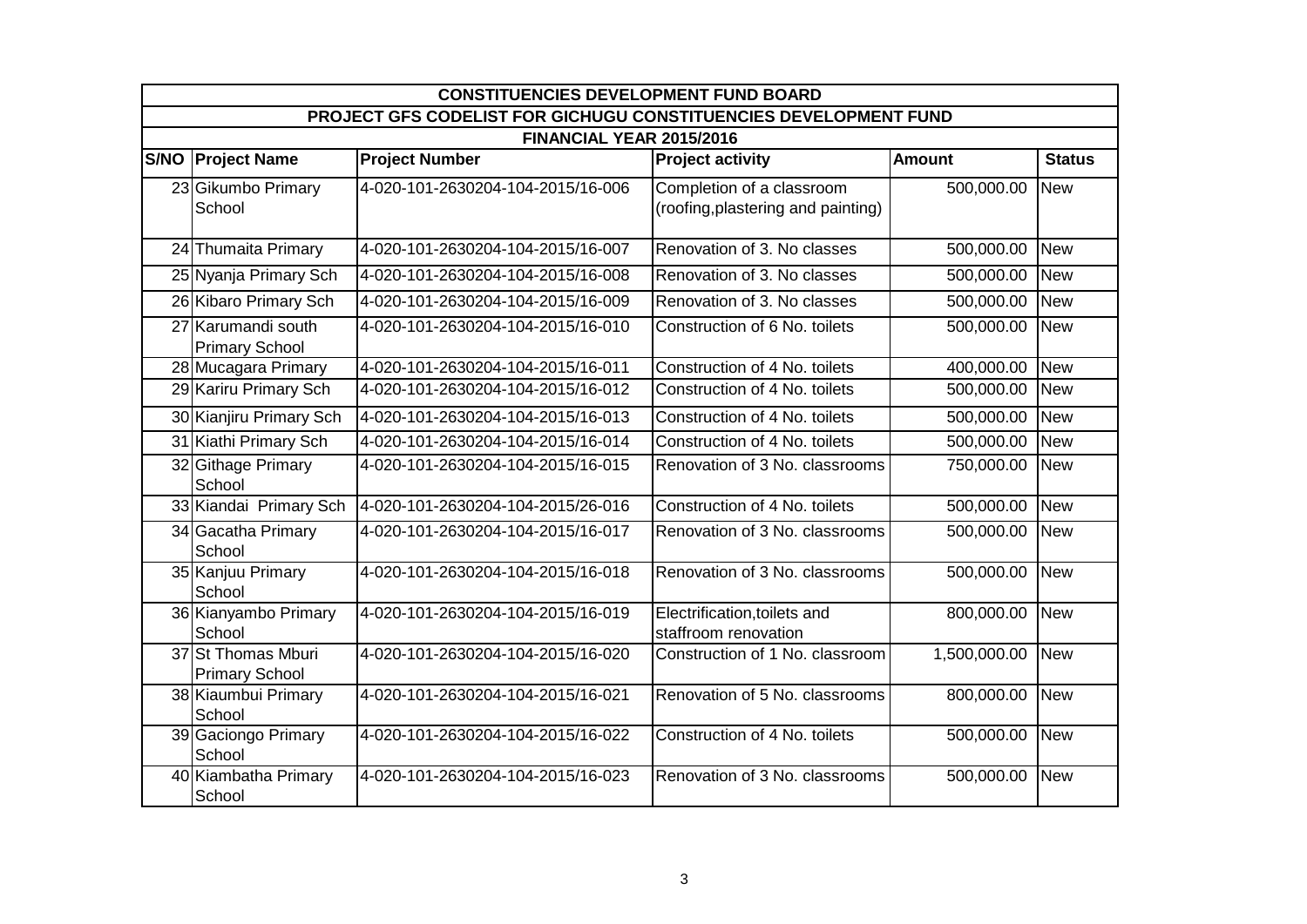|                                                                  | <b>CONSTITUENCIES DEVELOPMENT FUND BOARD</b> |                                   |                                                                                                   |               |               |  |  |  |
|------------------------------------------------------------------|----------------------------------------------|-----------------------------------|---------------------------------------------------------------------------------------------------|---------------|---------------|--|--|--|
| PROJECT GFS CODELIST FOR GICHUGU CONSTITUENCIES DEVELOPMENT FUND |                                              |                                   |                                                                                                   |               |               |  |  |  |
|                                                                  | FINANCIAL YEAR 2015/2016                     |                                   |                                                                                                   |               |               |  |  |  |
|                                                                  | <b>S/NO Project Name</b>                     | <b>Project Number</b>             | <b>Project activity</b>                                                                           | <b>Amount</b> | <b>Status</b> |  |  |  |
|                                                                  | 41 Githure Primary<br>School                 | 4-020-101-2630204-104-2015/16-024 | Renovation of 3 No. classrooms                                                                    | 500,000.00    | <b>New</b>    |  |  |  |
|                                                                  | 42 Mwanianjau Primary<br>School              | 4-020-101-2630204-104-2015/16-025 | Renovation of 3 No. classrooms                                                                    | 500,000.00    | <b>New</b>    |  |  |  |
|                                                                  | 43 Kathunguri Primary<br>School              | 4-020-101-2630204-104-2015/16-026 | Construction of 4 No. toilets                                                                     | 400,000.00    | <b>New</b>    |  |  |  |
|                                                                  | 44 Ngariama Primary<br>School                | 4-020-101-2630204-104-2015/16-027 | Renovation of 3 No. classrooms                                                                    | 500,000.00    | <b>New</b>    |  |  |  |
|                                                                  | <b>SECONDARY SCH'S</b>                       |                                   |                                                                                                   |               |               |  |  |  |
|                                                                  | 45 St Anne Gituba girls<br>secondary School  | 4-020-101-2630205-104-2015/16-001 | Additional funding for<br>completion of a dormitory                                               | 3,000,000.00  | Ongoing       |  |  |  |
|                                                                  | 46 Mugumo Girls<br>Secondary School          | 4-020-101-2630205-104-2015/16-002 | Completion of a library(painting<br>and fixing window panes)                                      | 241,721.00    | Ongoing       |  |  |  |
|                                                                  | 47 Gatugura Secondary<br>school              | 4-020-101-2630205-104-2015/16-003 | Construction of an exhaustible<br>toilet                                                          | 850,000.00    | <b>New</b>    |  |  |  |
|                                                                  | 48 Rukenya Secondary<br>School               | 4-020-101-2630205-104-2015/16-004 | Additional funding for<br>completion of an administration<br>block                                | 1,200,000.00  | Ongoing       |  |  |  |
|                                                                  | 49 Ngungu Secondary<br>School                | 4-020-101-2630205-104-2015/16-005 | Purchasing and installation of 2<br>no. 10,000l water tanks                                       | 400,000.00    | <b>New</b>    |  |  |  |
|                                                                  | 50 St Marks girls high<br>School-Thumaita    | 4-020-101-2630205-104-2015/16-006 | Construction of 1. No of<br>dormitory                                                             | 1,000,000.00  | <b>New</b>    |  |  |  |
|                                                                  | 51 Kavote secondary<br>school                | 4-020-101-2630205-104-2015/16-007 | Completion of a dining hall<br>(plastering, fixing windows and<br>doors, key pointing externally) | 500,000.00    | Ongoing       |  |  |  |
|                                                                  | 52 Mucagara secondary<br>School              | 4-020-101-2630205-104-2015/16-008 | Construction of 1 No.classroom                                                                    | 1,000,000.00  | <b>New</b>    |  |  |  |
|                                                                  | 53 Kiandai Secondary<br>School               | 4-020-101-2630205-104-2015/16-009 | Completion of a<br>laboratory(platering,painting,fixi<br>ng window panes)                         | 1,000,000.00  | Ongoing       |  |  |  |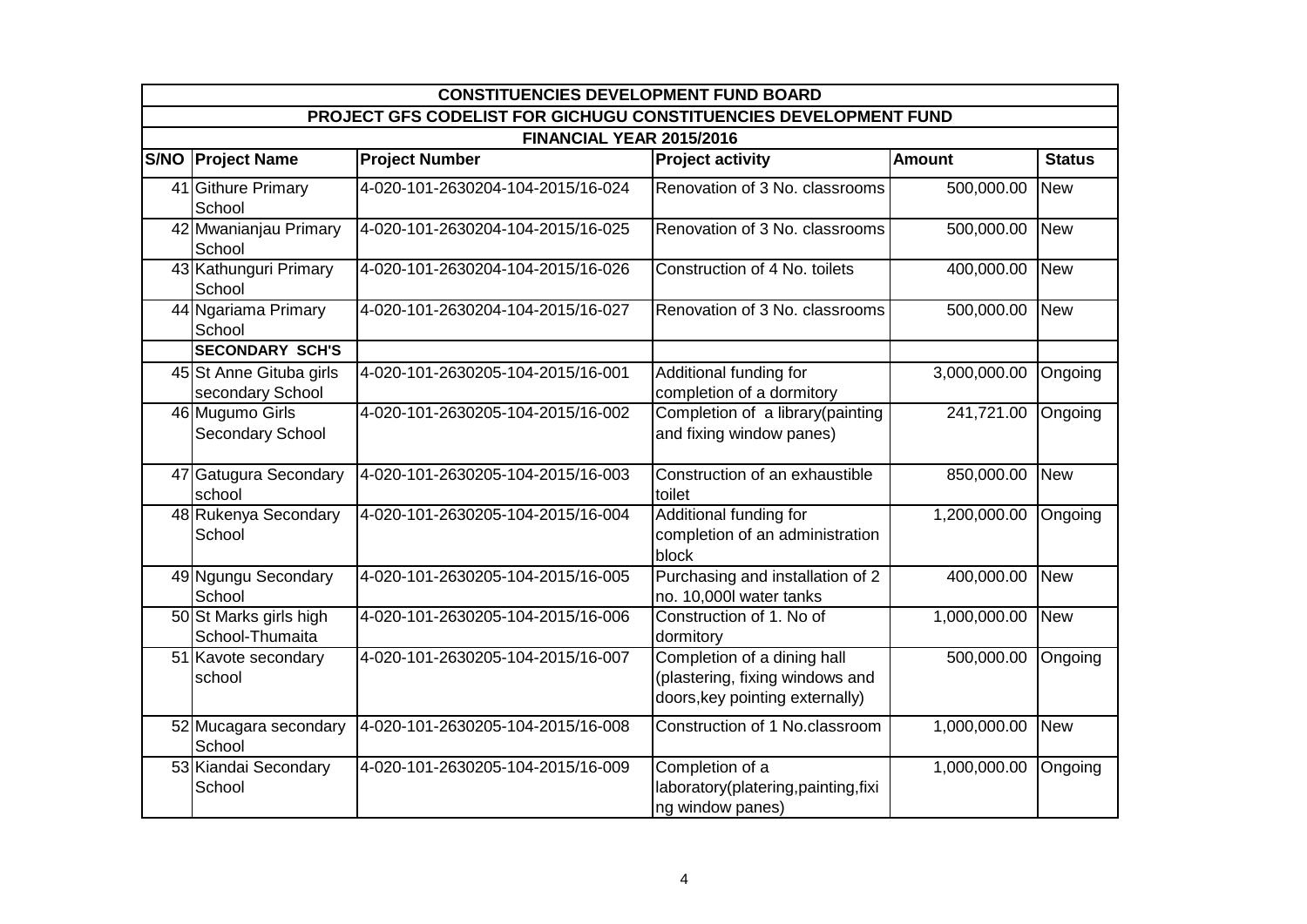|                          | <b>CONSTITUENCIES DEVELOPMENT FUND BOARD</b>                     |                                   |                                                                                                              |               |               |  |  |  |
|--------------------------|------------------------------------------------------------------|-----------------------------------|--------------------------------------------------------------------------------------------------------------|---------------|---------------|--|--|--|
|                          | PROJECT GFS CODELIST FOR GICHUGU CONSTITUENCIES DEVELOPMENT FUND |                                   |                                                                                                              |               |               |  |  |  |
| FINANCIAL YEAR 2015/2016 |                                                                  |                                   |                                                                                                              |               |               |  |  |  |
|                          | <b>S/NO Project Name</b>                                         | <b>Project Number</b>             | <b>Project activity</b>                                                                                      | <b>Amount</b> | <b>Status</b> |  |  |  |
|                          | 54 Kiamwathi secondary<br>school                                 | 4-020-101-2630205-104-2015/16-010 | Construction of a dining hall                                                                                | 950,000.00    | Ongoing       |  |  |  |
|                          | 55 Karucho secondary<br>school                                   | 4-020-101-2630205-104-2015/16-011 | Renovation of 2 No. classrooms                                                                               | 500,000.00    | <b>New</b>    |  |  |  |
|                          | 56 Kiaumbui secondary<br>school                                  | 4-020-101-2630205-104-2015/16-012 | Additional funding for<br>completion of a dining<br>hall(plastering, painting and<br>fixing of window panes) | 1,800,000.00  | Ongoing       |  |  |  |
|                          | 57 Kanjuu secondary<br>school                                    | 4-020-101-2630205-104-2015/16-013 | Additional funding for<br>completion of a dining hall(<br>walling and flooring)                              | 950,000.00    | Ongoing       |  |  |  |
|                          | 58 Ngariama secondary<br>school                                  | 4-020-101-2630205-104-2015/16-014 | Additional funding for<br>completion of a dining<br>hall(walling and roofing).                               | 1,000,000.00  | Ongoing       |  |  |  |
|                          | 59 Kiamugumo<br>secondary school                                 | 4-020-101-2630205-104-2015/16-015 | Additional funding for<br>construction of a laboratory(<br>walling and flooring)                             | 1,950,000.00  | Ongoing       |  |  |  |
|                          | 60 SDA Gatumbi<br>Secondary school                               | 4-020-101-2630205-104-2015/16-016 | Additional funding for<br>construction of a dormitory (<br>walling, flooring and roofing)                    | 1,000,000.00  | Ongoing       |  |  |  |
|                          | 61 Mwanianjau<br>secondary school                                | 4-020-101-2630205-104-2015/16-017 | Construction of an<br>administration block.                                                                  | 950,000.00    | Ongoing       |  |  |  |
|                          | 62 St Elias Gorreti<br>Secondary school                          | 4-020-101-2630204-104-2015/16-018 | Construction of exhaustible<br>toilets.                                                                      | 800,000.00    | <b>New</b>    |  |  |  |
|                          | <b>TERTIARY</b>                                                  |                                   |                                                                                                              |               |               |  |  |  |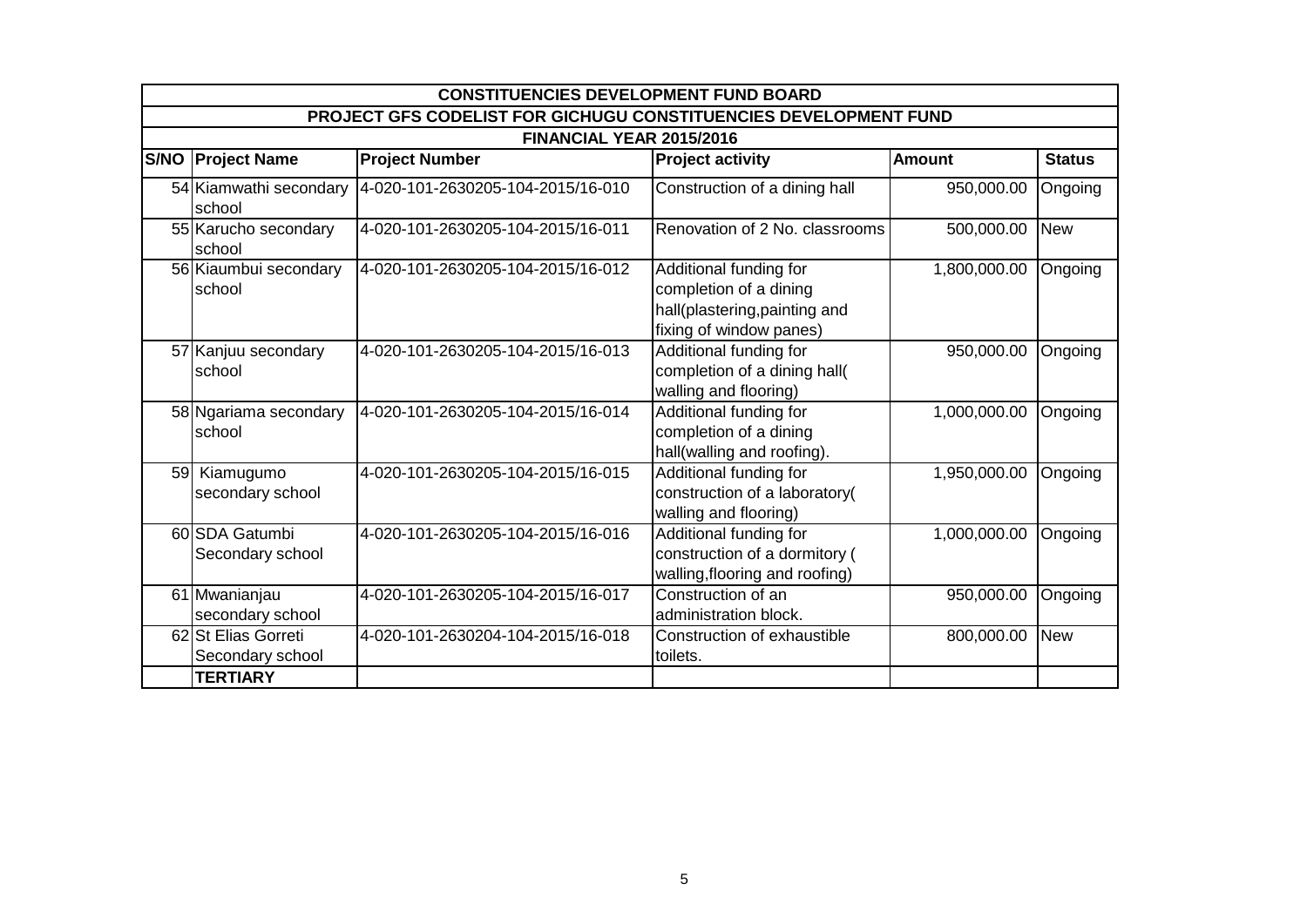|                                                                  | <b>CONSTITUENCIES DEVELOPMENT FUND BOARD</b>    |                                                           |                                                                                                                                                                                                                |               |               |  |  |  |
|------------------------------------------------------------------|-------------------------------------------------|-----------------------------------------------------------|----------------------------------------------------------------------------------------------------------------------------------------------------------------------------------------------------------------|---------------|---------------|--|--|--|
| PROJECT GFS CODELIST FOR GICHUGU CONSTITUENCIES DEVELOPMENT FUND |                                                 |                                                           |                                                                                                                                                                                                                |               |               |  |  |  |
|                                                                  | FINANCIAL YEAR 2015/2016                        |                                                           |                                                                                                                                                                                                                |               |               |  |  |  |
|                                                                  | <b>S/NO Project Name</b>                        | <b>Project Number</b>                                     | <b>Project activity</b>                                                                                                                                                                                        | <b>Amount</b> | <b>Status</b> |  |  |  |
|                                                                  | 63 Kirinyaga East<br><b>Technical Institute</b> | 4-020-101-2630206-104-2015/16-001                         | Construction of 1 workshop<br>measuring $11m \times 16m$ , three<br>lecture rooms each one<br>measuring 8mx 6m and an<br>office space measuring 5.5m x<br>5.4m all located on the ground<br>floor respectively | 10,000,000.00 | <b>New</b>    |  |  |  |
|                                                                  | 64 Youth empowerment<br>centre                  | 4-020-101-2630206-104-2015/16-002                         | Equipping youth empowerment<br>centre with more computers                                                                                                                                                      | 1,000,000.00  | <b>New</b>    |  |  |  |
|                                                                  | 65 Kariru community<br>centre                   | 4-020-101-2630206-104-2015/16-003                         | Purchase of 3⁄4 acre of land &<br>landscaping                                                                                                                                                                  | 1,350,000.00  | <b>New</b>    |  |  |  |
|                                                                  | <b>SECURITY</b>                                 |                                                           |                                                                                                                                                                                                                |               |               |  |  |  |
|                                                                  | 66 Kutus police post                            | 4-020-101-2640507-108-2015/16-001                         | Construction of police line<br>houses                                                                                                                                                                          | 1,550,000.00  | <b>New</b>    |  |  |  |
|                                                                  | 67 Njuku west chiefs<br>office                  | 4-020-101-2640507-108-2015/16-002                         | Construction of chiefs office                                                                                                                                                                                  | 500,000.00    | <b>New</b>    |  |  |  |
|                                                                  | 68 Kabare chiefs office                         | 4-020-101-2640507-108-2015/16-003                         | Renovation of chiefs office                                                                                                                                                                                    | 700,000.00    | <b>New</b>    |  |  |  |
|                                                                  | 69 Thumaita assistant<br>chiefs office          | 4-020-101-2640507-108-2015/16-004                         | Construction of assistant chiefs<br>office                                                                                                                                                                     | 500,000.00    | <b>New</b>    |  |  |  |
|                                                                  | 70 Guama assistant<br>chiefs office             | 4-020-101-2640507-108-2015/16-005                         | Construction of a chiefs office                                                                                                                                                                                | 500,000.00    | <b>New</b>    |  |  |  |
|                                                                  | 71 Kiamutugu AP camp                            | 4-020-101-2640507-108-2015/16-006                         | Wiring and installation of<br>electricity to AP houses                                                                                                                                                         | 150,000.00    | <b>New</b>    |  |  |  |
|                                                                  | 72 Rung'eto AP camp                             | 4-020-101-2640507-108-2015/16-007                         | Wiring and installation of<br>electricity to AP houses                                                                                                                                                         | 150,000.00    | <b>New</b>    |  |  |  |
|                                                                  | 73 Rwathai chiefs camp                          | 4-020-101-2640507-108-2015/16-008                         | Construction of a chiefs office                                                                                                                                                                                | 500,000.00    | <b>New</b>    |  |  |  |
|                                                                  | electrification                                 | 74 Gatugura chiefs camp 4-020-101-2640507-108-2015/16-009 | Wiring and installation of<br>electricity to the houses                                                                                                                                                        | 100,000.00    | <b>New</b>    |  |  |  |